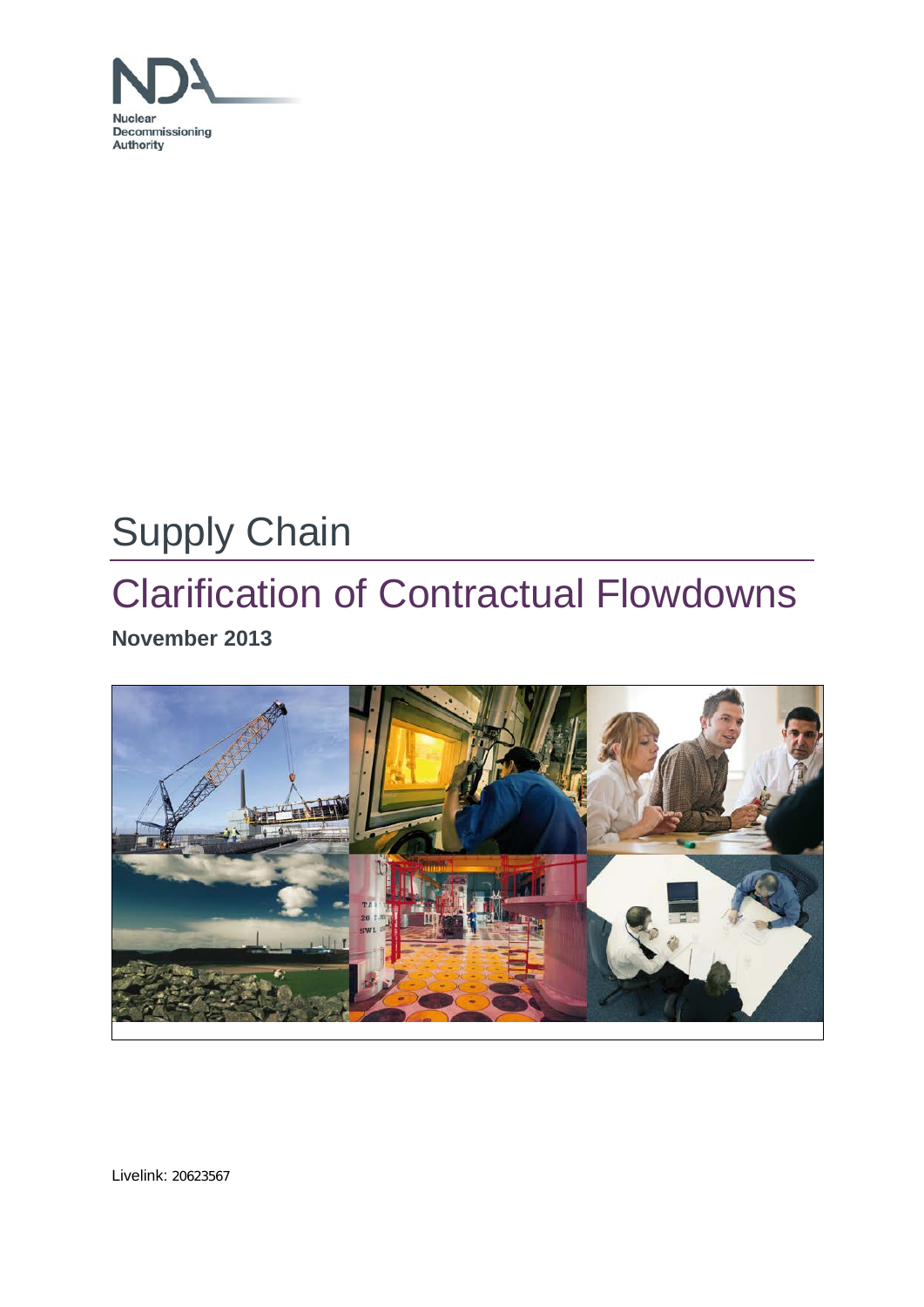The NDA requires certain contract terms to be flowed down from the Site Licence Companies (SLCs) head contract with the NDA – the 'flowdown' terms. Over time these have been simplified and amended to reflect the NDA's requirements either to meet its statutory obligations or its management obligations.

The wording reflects the fact that within the head contracts we have with the SLCs, they are referred to as the 'Contractor'. Part A flowdowns apply to all contracts with an SLC (Contractor) at the Tier 2 level only (all subcontracts), while only Part B should be flowed down through the supply chain via Tier 2 to Tier 3 and below (all sub-sub contracts)

Provisions such as Intellectual Property (IP) are no longer a mandatory NDA flowdown requiremen. There is a revised IP policy that SLCs are expected to work to and include IP clauses relevant to the requirement. There may be some contract provisions that the SLCs still deem necessary for their own commercial reasons, but they are not an NDA flowdown requirement.

Equally we expect that requirements such as insurance (particularly Professional Indemnity), warranties and guarantee requirements are proportionate to the work being undertaken.

Below is an extra from Schedule 5 Terms.

# **Extract of Schedule 5 Terms**

# **16.FLOWDOWN OF CONTRACTUAL PROVISIONS**

- 16.1 Subject only to paragraph 17 (*Exception to Flowdown of Contractual Provisions*) below, the Contractor shall ensure that:
	- (a) all Subcontracts shall include the contractual provisions set out in Part A of the Appendix to this Part 1 (*Work Activity Management – Subcontracts and Procurement*); and
	- (b) all Subcontracts and Sub-Subcontracts include the contractual provisions set out in Part B of the Appendix to this Part 1 (*Work Activity Management – Subcontracts and Procurement*)*.*
- 16.2 For the purposes of this paragraph 16 (*Flowdown of Contractual Provisions*) the Contractor shall ensure, and shall procure that all its Subcontractors ensure, that the provisions referred to in paragraph 16.1 above are incorporated into all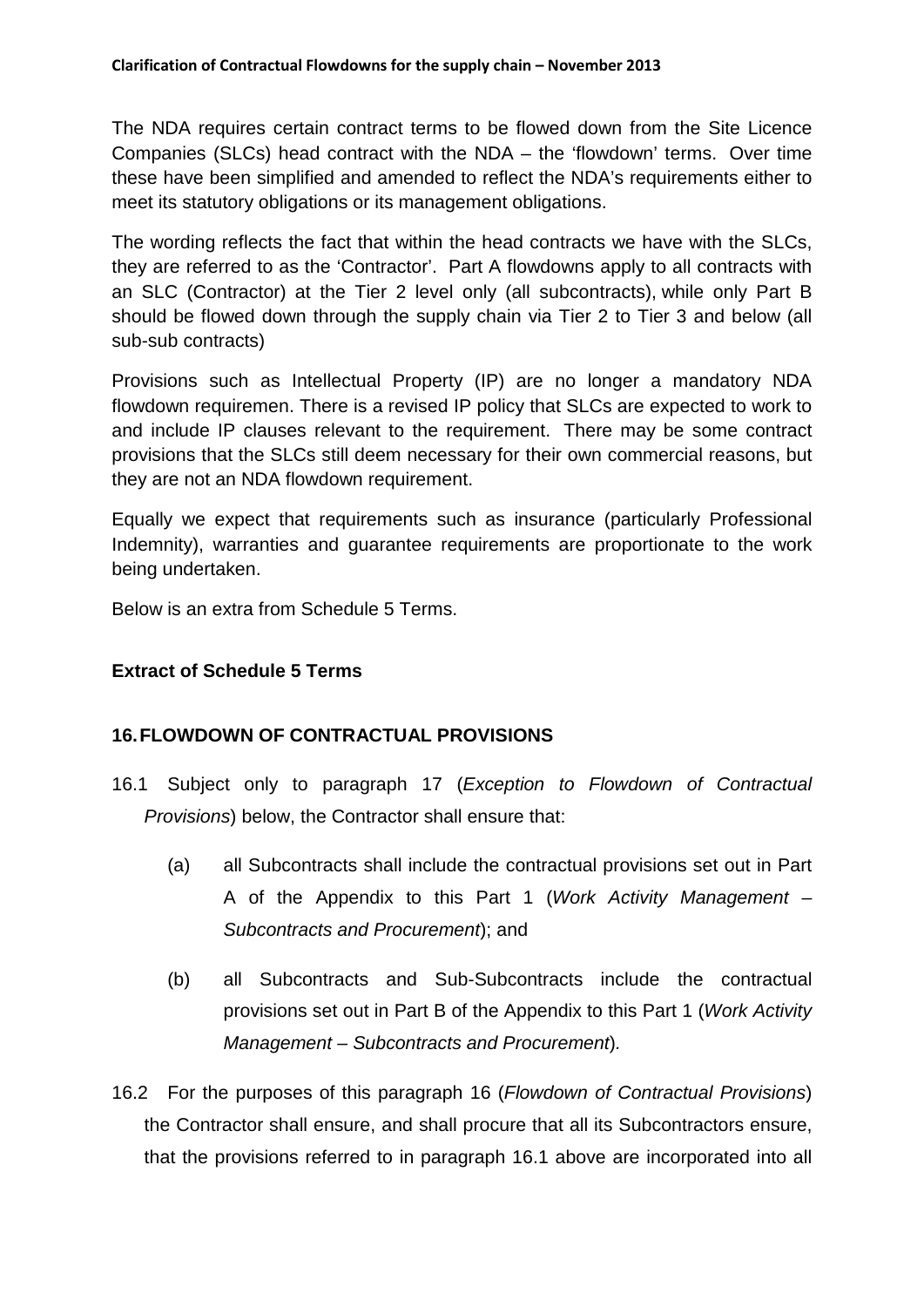new Subcontracts and Sub-Subcontracts (other than contracts with utility companies) which have a value per annum in excess of one hundred and fifty thousand pounds Sterling (£150,000). For Subcontracts and Sub-Subcontracts which have a value per annum of less than one hundred and fifty thousand pounds Sterling (£150,000) the Contractor shall be required to use its professional judgement as to which of these provisions should be incorporated into the Subcontract or Sub-Subcontract with the exception of provision 11 Payment Terms which must be included in all Sub-Contracts and Sub-Subcontracts regardless of value.

# **17 EXCEPTION TO FLOWDOWN OF CONTRACTUAL PROVISIONS**

- 17.1 Where the Contractor enters into Subcontracts in connection with an Asset Purchase which:
	- (a) the Contractor reasonably considers does not contain significant risk in terms of value, duration or nature; or
	- (b) contracts with a value of less than one hundred and fifty thousand pounds Sterling (£150,000);

it shall not be required to flowdown the contractual provisions referred to in paragraph 16.1 (*Flowdown of Contractual Provisions*) above, with the exception of provision 11 Payment Terms which must be included in all Sub-Contracts and Sub-Subcontracts, but shall be required to use its professional judgement as to which of these provisions should be incorporated into the Subcontract.

- 17.2 Subject to paragraph 17.1 above, the Contractor shall not without the Authority's prior written approval (not to be unreasonably withheld or delayed) conclude any Subcontract which omits any of the contractual provisions referred to in paragraph 16.1 (*Flowdown of Contractual Provisions*) above.
- 17.3 When seeking the Authority's approval in accordance with paragraph 17.2, the Contractor must specify: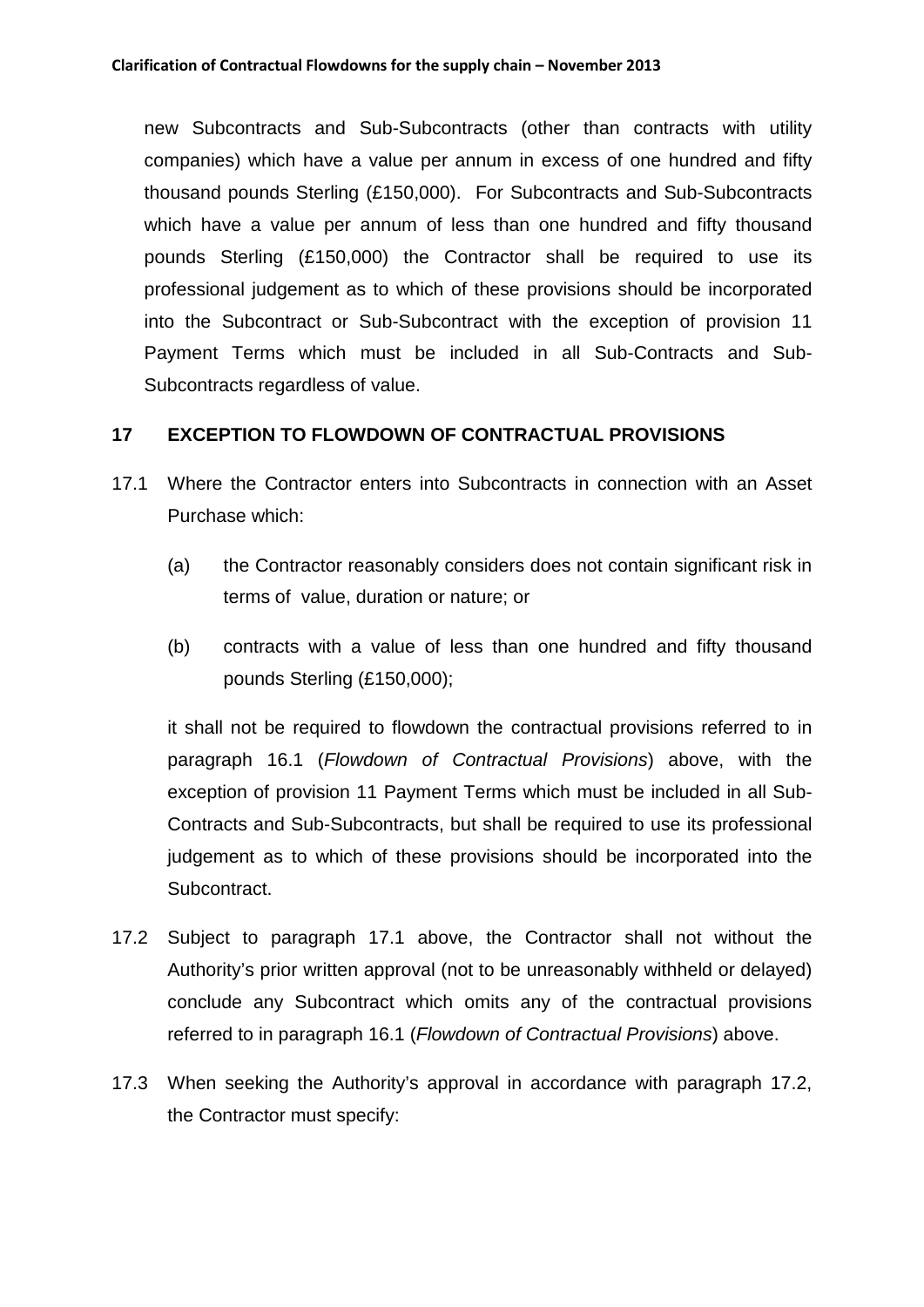- (a) with reference to the Procurement Plan then current, which Subcontract is the subject of the request;
- (b) which contractual provision(s) specified in paragraph 16.1 (*Flowdown of Contractual Provisions*) the Contractor wishes to be excluded (in part if applicable) in respect of the proposed Subcontract; and
- (c) an explanation of the risks and benefits flowing from the proposed omission(s), particularly but not only how the relevant contractual provision(s) (or part of the contractual provision(s) if applicable) will affect the pricing mechanism of the Subcontract if not omitted.
- 17.4 When responding to any Contractor request submitted pursuant to this paragraph 17 (*Exception to Automatic Flowdown of Contractual Provisions*), the Authority shall:
	- (i) not unreasonably withhold consent to the exclusion of the relevant contractual provision(s) (or part thereof if applicable) identified by the Contractor in its request;
	- (ii) provide its decision in writing within fifteen (15) Working Days; and
	- (iii) provide reasons for any refusal of consent to the Contractor's request.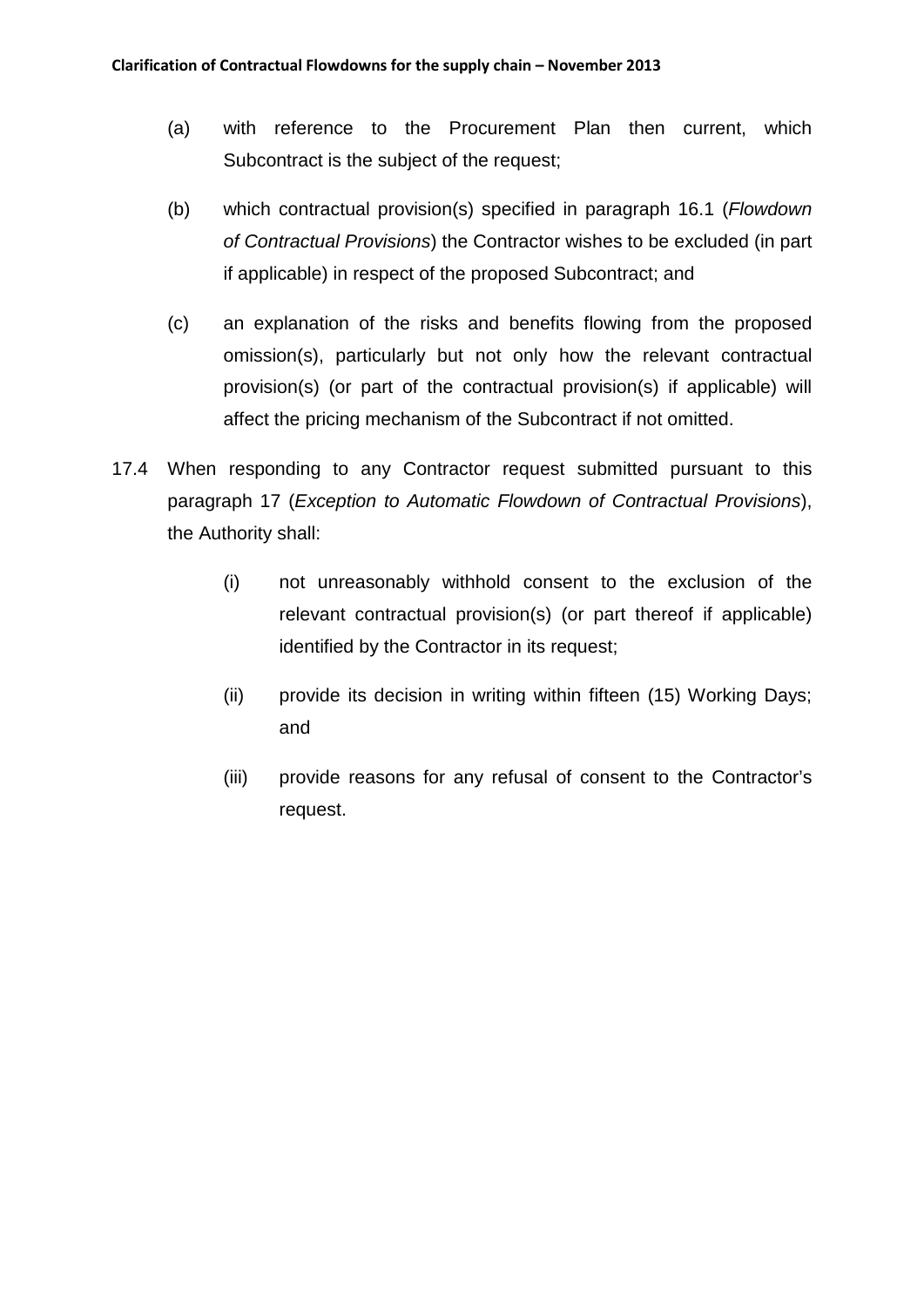#### **APPENDIX**

#### **Part A – Provisions to be incorporated into all Subcontracts**

Pursuant to paragraph 16.1(a) of Part 1 (*Work Activity Management – Subcontracts and Procurement*) of Schedule 5 (*Subcontracting/Procurement*) the Contractor shall include the following provisions in each and every Subcontract.

#### **1 Change of Control**

In the event of any change in ownership, management or control of the Contractor, the Subcontractor shall not be entitled to terminate the Subcontract or make any amendment to this Subcontract.

#### **2 Novation and Assignment**

The Contractor shall be entitled to assign, novate or transfer its interest in the Subcontract to a party nominated by the Authority:

- 2.1 without the consent of the Subcontractor;
- 2.2 without requiring the consent of any third party; and
- 2.3 without incurring any payment obligation or other additional liability.

#### **3 Termination for Convenience**

- 3.1 The Contractor shall be entitled to terminate this Subcontract at any time upon giving reasonable notice, to the Subcontractor. For the purposes of this Clause 3.1 'reasonable notice' shall not be less than 30 days' notice.
- 3.2 Where the Contractor terminates the Subcontract pursuant to Clause 3.1 above, the Subcontractor shall be entitled to recover from the Contractor costs reasonably and actually incurred and arising directly from termination of the relevant Subcontract. For the avoidance of doubt, the Subcontractor shall not be entitled to recover any payment in respect of loss of anticipated profits, loss of opportunity or consequential losses.

#### **4 Rights of Third Parties**

The Authority shall, pursuant to the Contracts (Rights of Third Parties) Act 1999, be entitled to enforce any of the Contractor's rights under the Subcontract and any term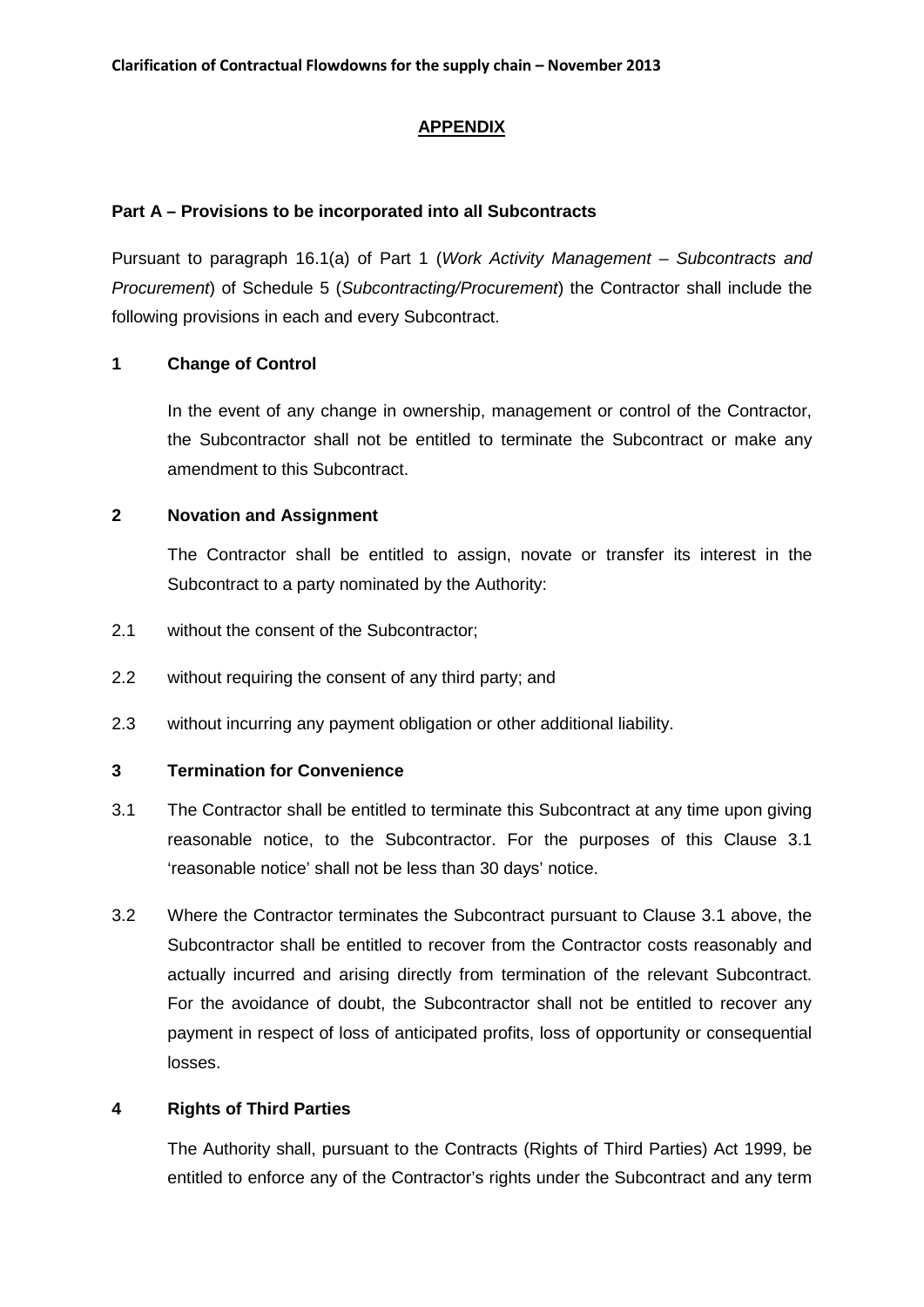in this Subcontract which directly or indirectly prevents or attempts to prevent the Authority from exercising those rights shall have no legal effect.

- **5 Agreement under section 12(3A) of the Nuclear Installations Act 1965 to provide protection for contractor equipment on the licensed site in the event of nuclear damage**
- 5.1 Pursuant to section 12(3A) of the Nuclear Installations Act 1965 ("**the Act**"), the Contractor and the Subcontractor agree as follows:
	- (a) In the event of an occurrence involving nuclear matter as defined within section 7 of the Act, the Contractor shall be liable to the Subcontractor for damage to the property of the Subcontractor and / or the property of the Subcontractor's subcontractors or suppliers which is located on the [*insert details of the nuclear licensed site*] for the purposes of the Subcontract.
	- (b) The liability in (a) shall be limited to liability for property damage as would otherwise exist if section 7(3) of the Act did not apply and claims under this agreement for property damage shall be governed by the Act as if section 7(3) of the Act did not apply.
	- (c) The Contractor shall not be liable under (a) unless and to the extent that the Subcontractor has notified the Contractor and the Authority of:
		- (i) the estimated value of the Subcontractor's plant, equipment and assets [and any such plant, equipment and assets of its subcontractors or suppliers brought onto [*insert details of the nuclear licensed site*]] on an annual basis for the purposes of the Subcontract in accordance with the Authority's insurance renewal requirements; and
		- (ii) where the value of such property has changed by (20%) or more during any one (1) year.
	- (d) The liability in (a) shall be limited to the market value of the property notified in writing pursuant to paragraph [5].1(c) above.
	- (e) The Contractor shall not be liable under (a) to the extent that the occurrence involving nuclear matter was attributable to any act or omission of the Subcontractor or any employee, servant or agent of the Subcontractor [, or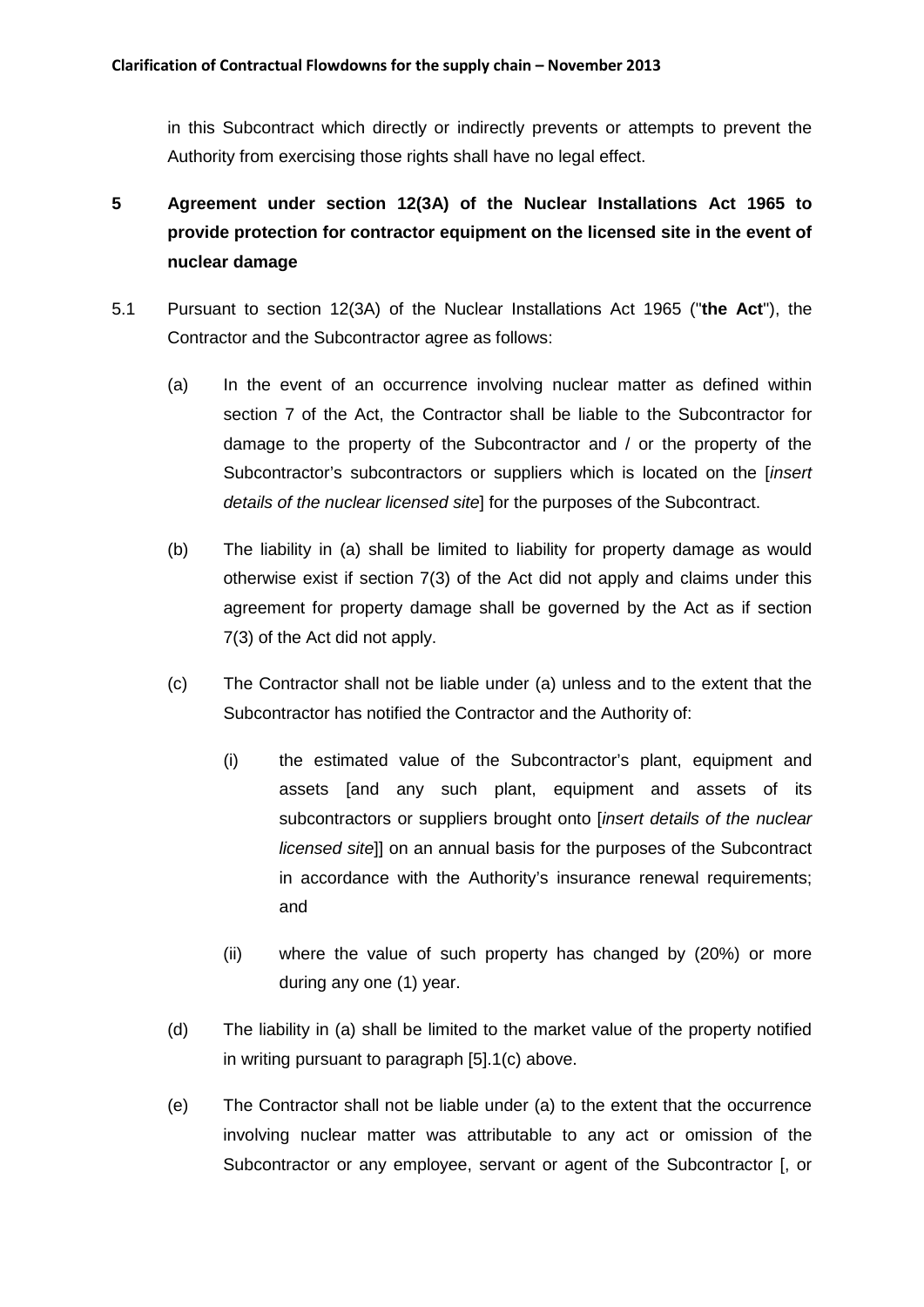the Subcontractor's subcontractor or any employee, servant or agent of the Subcontractor's subcontractor] done with the intent to cause injury or damage or done with reckless disregard for the consequences of the act or omission.

5.2 For the avoidance of doubt, nothing in this Subcontract is or shall be deemed to be an agreement for the Subcontractor to incur liability under Section 12(3A) of the Act.

#### **Part B - Provisions to be incorporated into all Subcontracts and Sub- Subcontracts**

Pursuant to paragraph 16.1(b) of Part 1 (*Work Activity Management – Subcontracts and Procurement*) of Schedule 5 (*Subcontracting/Procurement*) the Contractor shall include the following provisions in each and every Subcontract and shall procure that such provisions are included within each and every Sub-Subcontract.

#### **6 Rights of Audit, Inspection and Access**

- 6.1 Subject to compliance with applicable Law and Regulatory Requirements, [*insert name of the relevant contractor*], the Authority and the Authority's Agents shall be entitled at any time, or frequency, to conduct an audit, inspection, review, periodic monitoring and spot check for the purposes of:
	- (a) reviewing [*insert name of relevant subcontractor*]'s activities in connection with, and performance in respect of, this [*Subcontract*];
	- (b) verifying the accuracy of the [*insert contract term used to refer to the contract price*] and any costs of suppliers (including subcontractors) of the [*Works*][*Services*] which shall include the verification of any supporting documentation in respect of the [*insert contract term used to refer to the contract price*];
	- (c) reviewing all information required to be kept by [*insert the name of the relevant subcontractor*] pursuant to this [*Subcontract*];
	- (d) verifying the accuracy and completeness of any management information delivered or required by this [*Subcontract*];
	- (e) reviewing the integrity, confidentiality and security of the information required to be kept by the [*insert name of relevant subcontractor*] pursuant to this [*Subcontract*];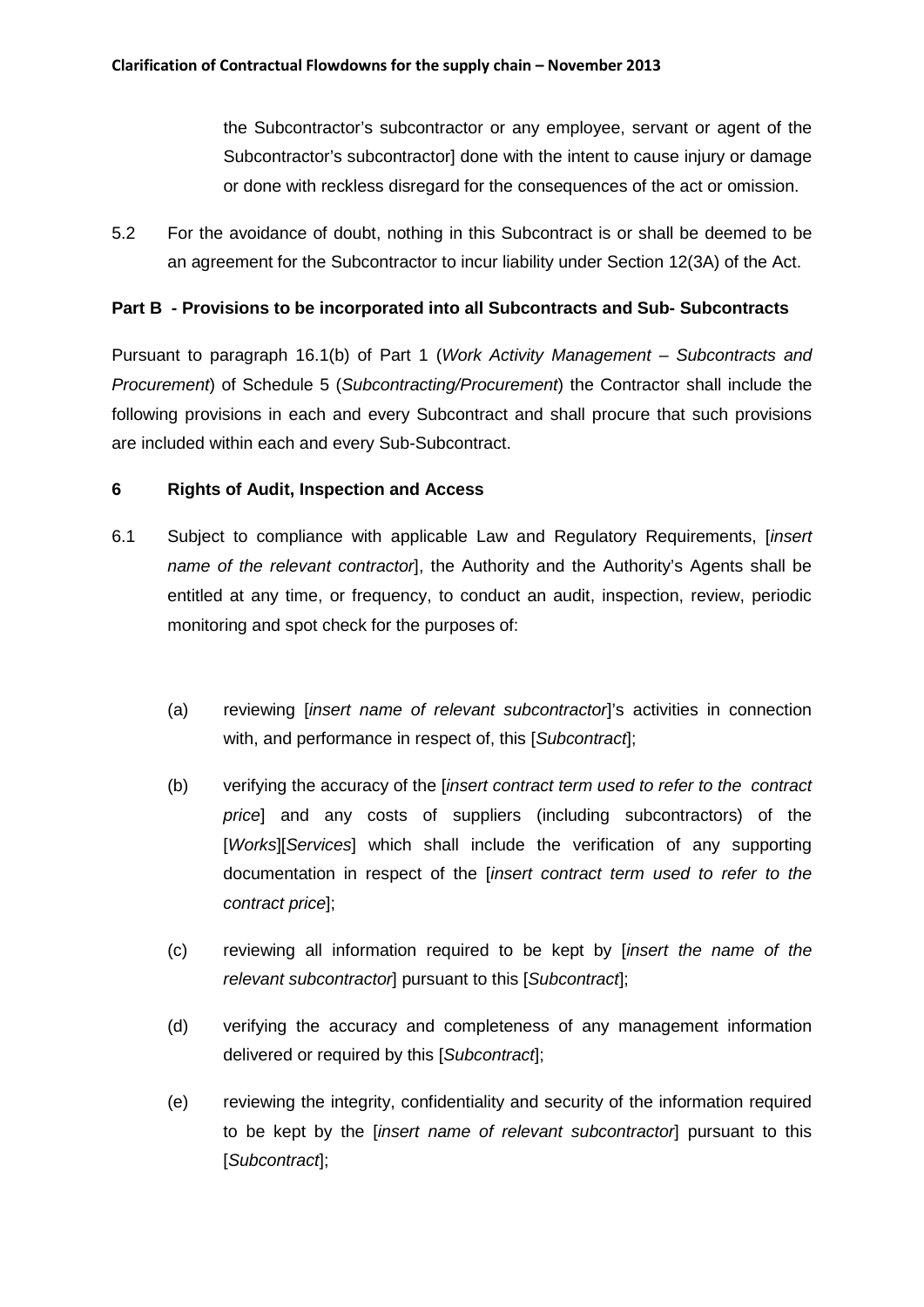- (f) reviewing [*insert name of relevant subcontractor*]'s compliance with the Freedom of Information Act 2000, Environmental Information Regulations 2004 and the Data Protection Act 1998, in accordance with Clause [8], compliance with the Bribery Act 2010 in accordance with Clause [7] and any other Regulatory Requirements or legislation applicable to the [*Works*][*Services*].
- 6.2 For the purpose of carrying out an audit pursuant to this Clause [6] [*insert the name of the relevant contractor*], the Authority and any Authority Agent shall, subject to compliance with applicable Law and Regulatory Requirements, be entitled to:
	- (a) reasonable access to all parts of the [*Site or any other*] site and facilities used by the *[insert the name of the relevant subcontractor*] in the performance of the [*Works*][*Services*];
	- (b) interview any employees, secondees or other personnel of the [*insert the name of the relevant subcontractor*];
	- (c) carry out any inspections or tests to determine the integrity of information supplied and the quality of the information systems used by [*insert the name of the relevant subcontractor*];
	- (d) request and receive all information, books of account, records and data together with appropriate rights of access to any equipment and/or information systems required to obtain such information; and
	- (e) copy and collate any information requested pursuant to this Clause [6].
- 6.3 For the purposes of:
	- (a) carrying out the audit and certification of the Authority's accounts;
	- (b) carrying out an examination pursuant to section 6(1) of the National Audit Act 1983 or any re-enactment thereof, of the economy, efficiency and effectiveness with which the Authority has used its resources;

the Comptroller and Auditor General may examine such documents relating to expenditure and income as he may reasonably require which are owned, held or otherwise within the control of [*insert the name of the relevant subcontractor*] and may require [*insert the name of the relevant subcontractor*] to produce such oral or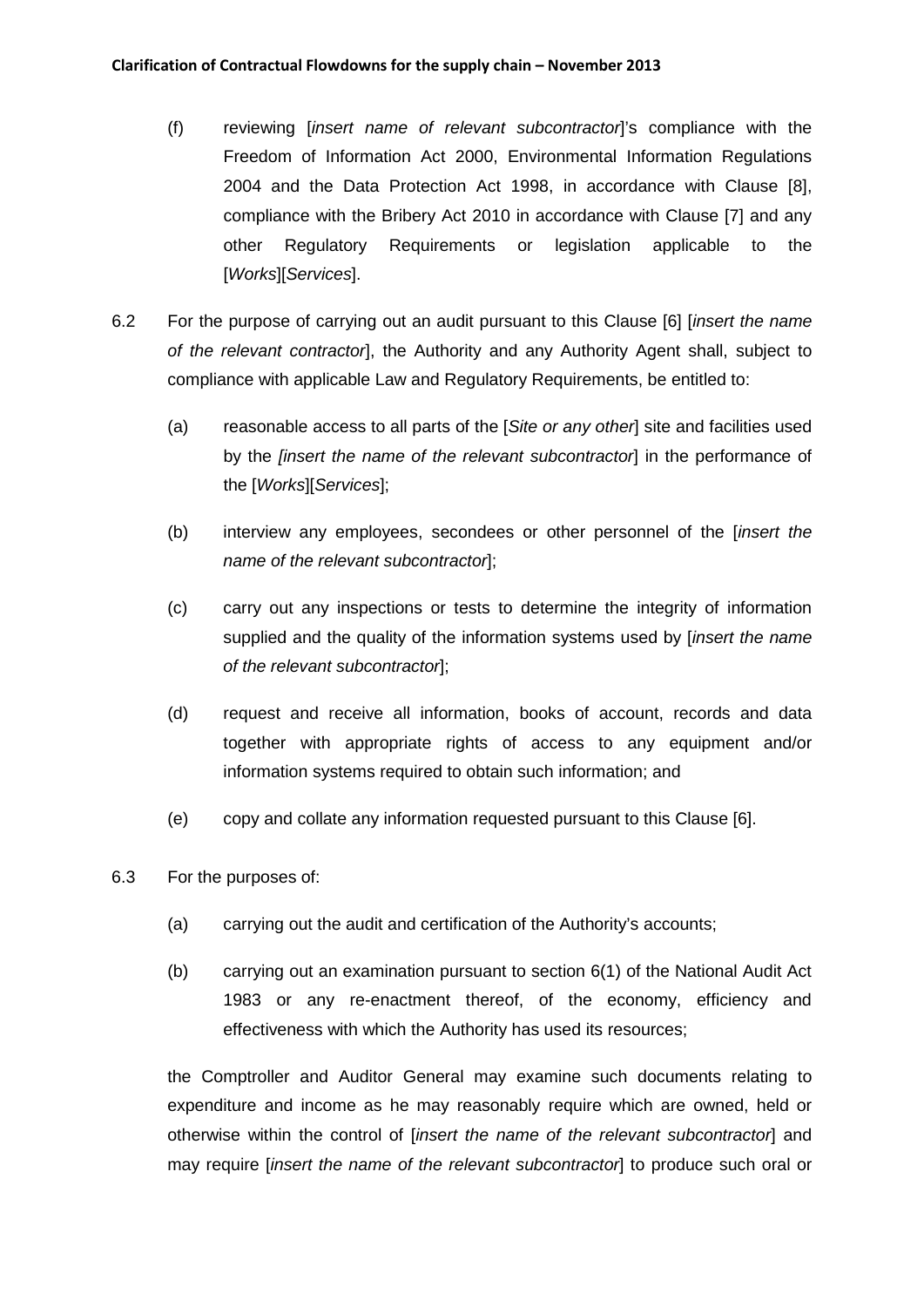written explanations as he considers necessary. [*insert the name of the relevant subcontractor*] agrees that they will make such documentation available for use by the Comptroller and/or Auditor General in exercising his statutory duties and functions.

- 6.4 Where appropriate, [*insert the name of the relevant contractor*] shall discuss the outcome of the audit findings with [*insert the name of the relevant subcontractor*]. In such circumstances, *linsert the name of the relevant subcontractor*] shall maintain records of the audit findings together with details of any corrective action taken as a result of such audit findings.
- 6.5 During any inspection or audit of the [*insert the name of the relevant subcontractor*]'s site or facilities [*insert the name of the relevant subcontractor*] shall (on request) make available suitable office accommodation for the purposes of the audit.
- 6.6 [*insert the name of the relevant contractor*], the Authority and any Authority Agent shall use reasonable endeavours to ensure that the conduct of each audit does not unreasonably disrupt the [*insert the name of the relevant subcontractor*] or delay the provision of the [*Works*][*Services*]. [*insert the name of the relevant subcontractor*] shall not be excused from performance of any aspect of its obligations under this [*Subcontract*] for any period of time during which the [*insert the name of the relevant contractor*], Authority, Authority Agents and/or the Comptroller and Auditor General are exercising their respective rights under this Clause [6].

# **7 Anti-Bribery and Corruption**

- 7.1 [*insert the name of the relevant subcontractor*] shall and shall procure that persons associated with it or other persons who are performing services or providing goods in connection with this [*Subcontract*] shall:
	- (a) comply with Relevant Requirements and Relevant Policies;
	- (b) not engage in any activity, practice or conduct which would constitute an offence under sections 1, 2 or 6 of the Bribery Act 2010 if such activity, practice or conduct had been carried out in the UK;
	- (c) not do, or omit to do, any act that will cause or lead the Authority, [*insert the name of the relevant contractor*] and/or [*insert the name of the relevant*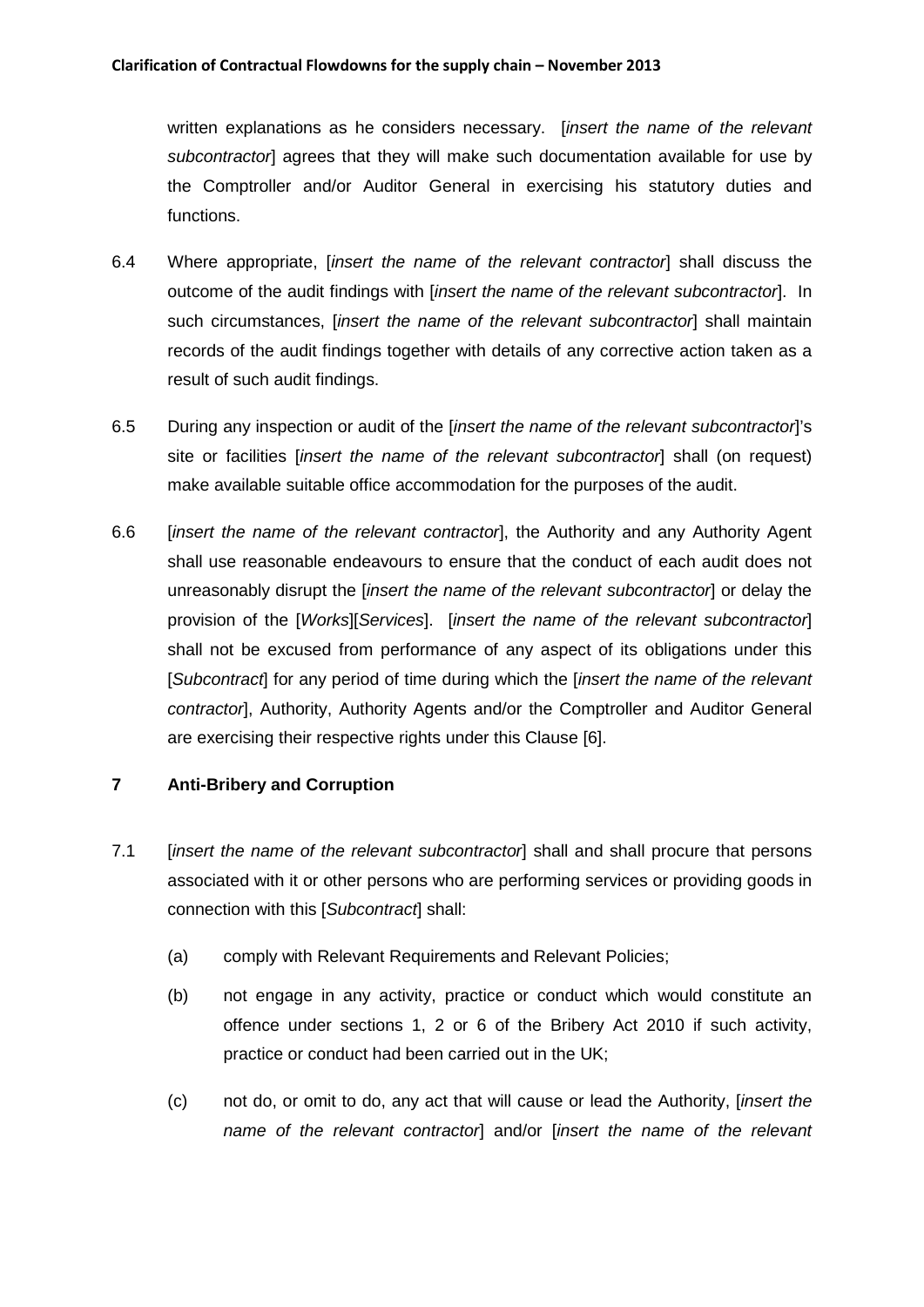*subcontractor*] to be in breach of any of the Relevant Requirements or Relevant Policies;

- (d) have and shall maintain in place throughout the term of this agreement its own policies, procedures or processes, including but not limited to adequate procedures under the Bribery Act 2010, to ensure compliance with the Relevant Requirements, the Relevant Policies and this Clause [7], and will enforce them where appropriate;
- (e) promptly report to [*insert the name of the relevant contractor*] any request or demand for any undue financial or other advantage of any kind received by *insert the name of the relevant subcontractor*] or any person working for or engaged by [*insert the name of the relevant subcontractor*] in connection with the performance of this [*Subcontract*];
- (f) if requested, other than in relation to a breach of this Clause [7], provide the Authority and/or [*insert the name of the relevant contractor*] with any reasonable assistance, at the [*insert the name of the relevant contractor*]'s reasonable cost, to enable the Authority and/or [*insert the name of the relevant contractor*] to perform any activity required by any relevant government or agency in any relevant jurisdiction for the purpose of compliance with any of the Relevant Requirements or Relevant Policies;
- (g) within 30 days of the date of this [*Subcontract*], certify to [*insert the name of the relevant contractor*] in writing signed by an officer of the [*insert the name of the relevant subcontractor*] compliance with this Clause [7] by the [*insert the name of the relevant subcontractor*]. [*insert the name of the relevant subcontractor*] shall provide such supporting evidence of compliance as [*insert the name of the relevant contractor*] may reasonably request.
- 7.2 [*insert the name of the relevant subcontractor*] shall immediately notify the Authority and [*insert* the *name of the relevant contractor*] if, at any time during the term of this [*Subcontract*], its circumstances, knowledge or awareness changes such that it would not be able to comply with this Clause [7].
- 7.3 If [*insert the name of the relevant subcontractor*] notifies [*insert the name of the relevant contractor*] that it suspects or knows that there may be a breach of Clause [7.1], [*insert the name of the relevant subcontractor*], the [*insert the name of the relevant subcontractor*] must respond promptly to the [*insert the name of the relevant*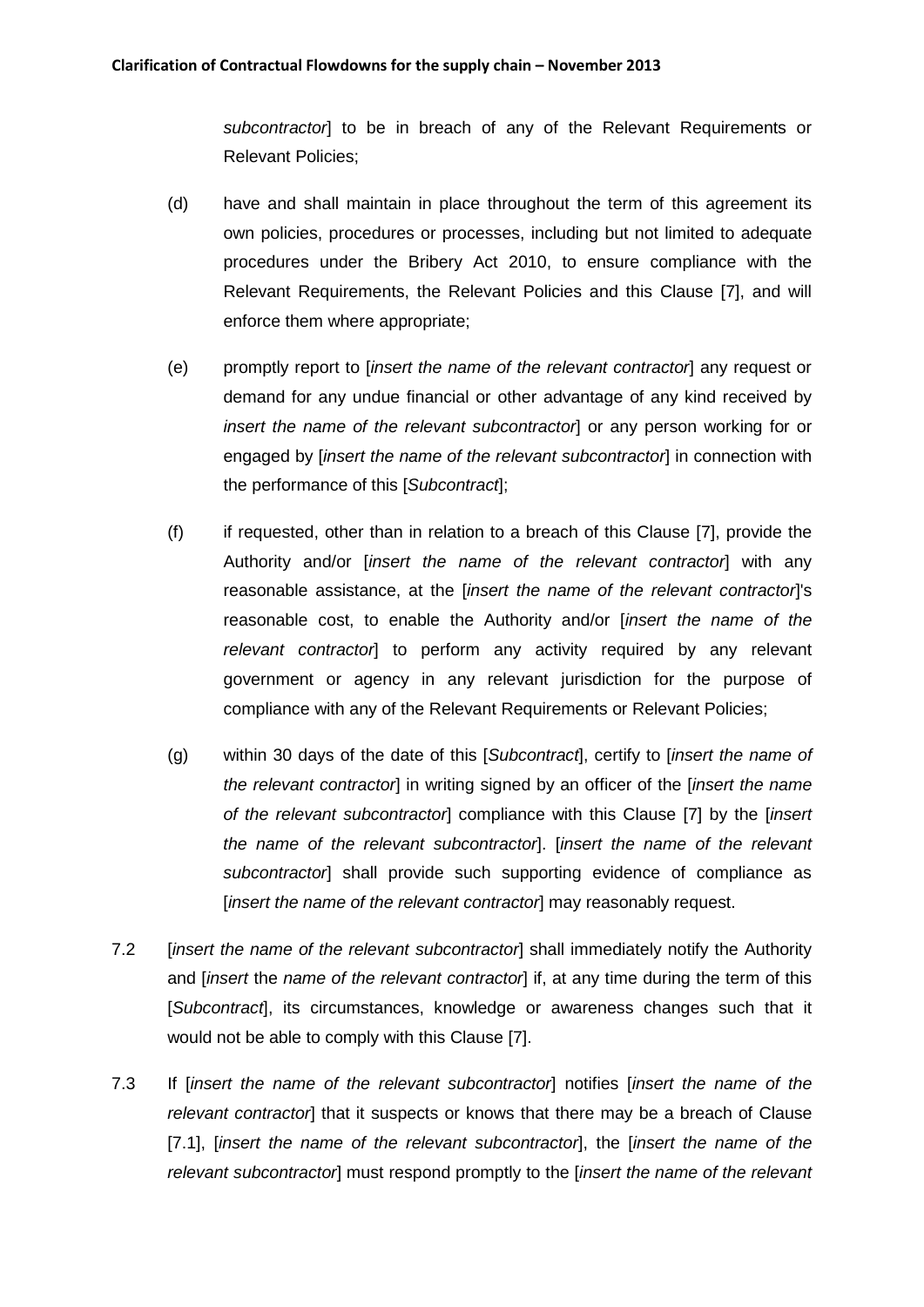*contractor*]'s enquiries, co-operate with any investigation, and allow the [*insert the name of the relevant contractor*] and/or the Authority to audit books, records and any other relevant documentation.

- 7.4 [*insert the name of the relevant contractor*] may terminate this [*Subcontract*] by written notice with immediate effect if the [*insert the name of the relevant subcontractor*] or any persons associated with it or other persons who are performing services or providing goods in connection with this [*Subcontract*] (in all cases whether or not acting with the *linsert the name of the relevant subcontractori's* knowledge) breaches Clause [7.1].
- 7.5 Any dispute relating to the interpretation of this Clause [7], or the materiality of any breach of this Clause [7] shall be determined by [*insert the name of the relevant contractor*] and its decision shall be final and conclusive.

# **8 Compliance with the statutory obligations of the Authority**

# Freedom of Information Act 2000 (FOIA) and Environmental Information Regulations 2004 (EIR)

- 8.1 [*insert the name of the relevant subcontractor*] acknowledges that the Authority is subject to the requirements of FOIA, and the EIR and the [*insert the name of the relevant subcontractor*] shall assist and co-operate with the Authority and/or [*insert the name of the relevant contractor*] to enable the Authority to comply with these information disclosure requirements.
- 8.2 If the Authority is required to provide information as a result of a request made to it under FOIA and /or EIR and such information is in the possession of any of [*insert the name of the relevant subcontractor*] or its suppliers then [*insert the name of the relevant subcontractor*] shall provide such information to the [*insert the name of the relevant contractor*] as soon as reasonably practicable.
- 8.3 [*insert the name of the relevant subcontractor*] shall provide all necessary assistance as reasonably requested by the Authority and/or [*insert the name of the relevant contractor*] to enable the Authority to respond to a Request for Information (as defined under FOIA) within the time for compliance set out in section 10 of the FOIA or regulation 5 of EIR.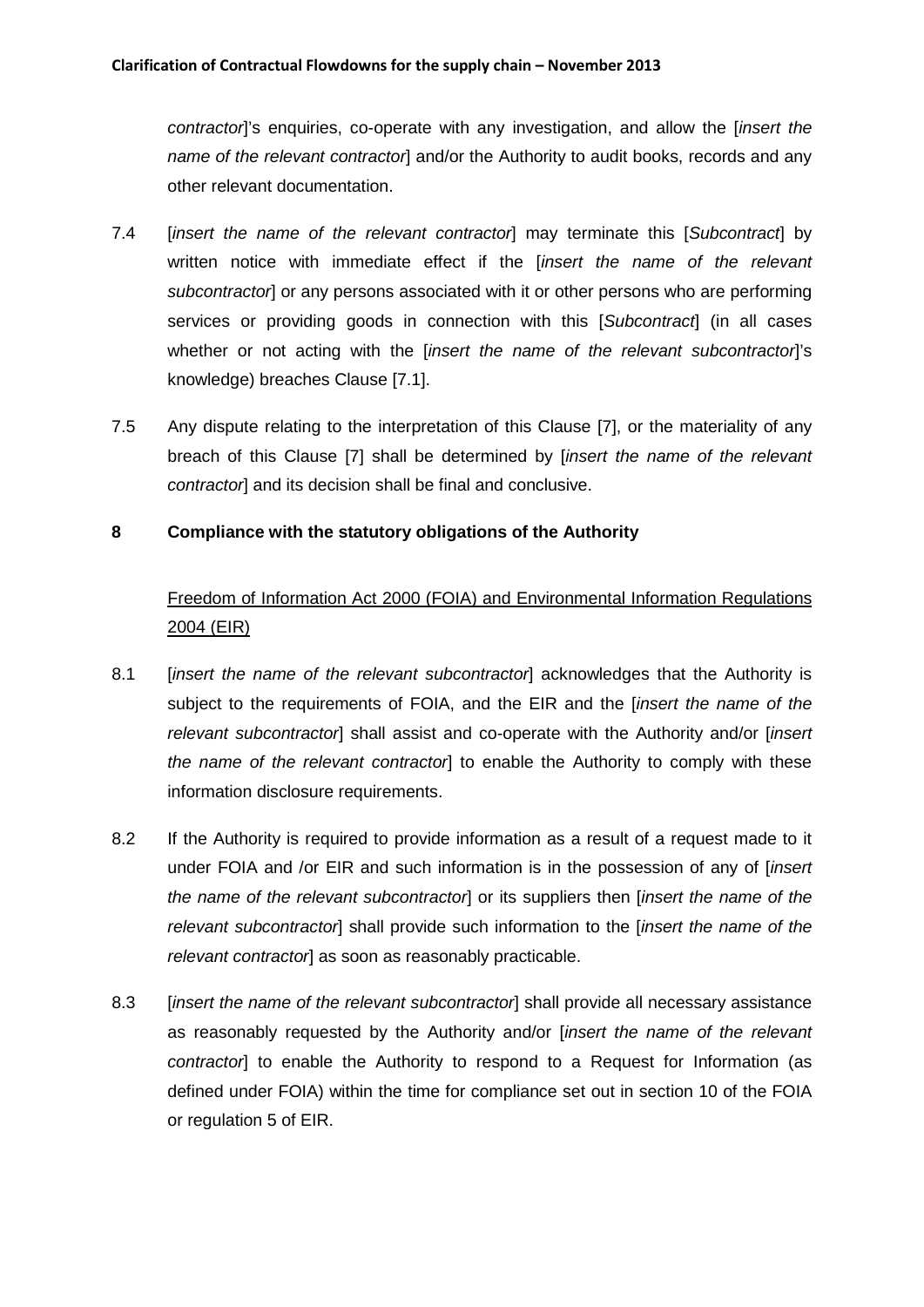- 8.4 The Authority shall be responsible for determining at its absolute discretion whether any information provided to the Authority is exempt from disclosure in accordance with FOIA or EIR or is to be disclosed in response to a request for information.
- 8.5 [*insert the name of the relevant subcontractor*] acknowledges that the Authority may, acting in accordance with the FOIA or EIR disclose information without consulting [*insert the name of the relevant subcontractor*], or the Authority may, at its discretion, elect to consult [*insert the name of the relevant subcontractor*] and take its views into account.
- 8.6 [*insert the name of the relevant subcontractor*] acknowledges that any lists or schedules provided by it outlining confidential information or commercially sensitive information are of indicative value only and that the Authority may nevertheless be obliged to disclose such information in accordance with this Clause [8].

#### Data Protection Act 1998 (DPA)

- 8.7 [*insert the name of the relevant subcontractor*] shall comply at all times with the DPA or such other equivalent data protection legislation and shall not perform its obligations under this [*Subcontract*] in such a way as to cause [*insert the name of the relevant contractor*] or the Authority to breach any of its obligations under the DPA or such other equivalent data protection legislation.
- 8.8 Notwithstanding the general obligation in Clause [8.7], where the [*insert the name of the relevant subcontractor*] is processing Personal Data (as defined by the DPA) as a Data Processor (as defined by the DPA) for the [*insert the name of the relevant contractor*], [*insert the name of the relevant subcontractor*] shall:
	- (a) process the Personal Data only in accordance with instructions from the [*insert the name of the relevant contractor*] (which may be specific instructions or instructions of a general nature) as set out in this [*Subcontract*] or as otherwise notified by [*insert the name of the relevant contractor*];
	- (b) implement appropriate technical and organisational measures to protect the Personal Data against unauthorised or unlawful processing and against accidental loss, destruction, damage, alteration or disclosure. These measures shall be appropriate to the harm which might result from any unauthorised or unlawful processing, accidental loss, destruction or damage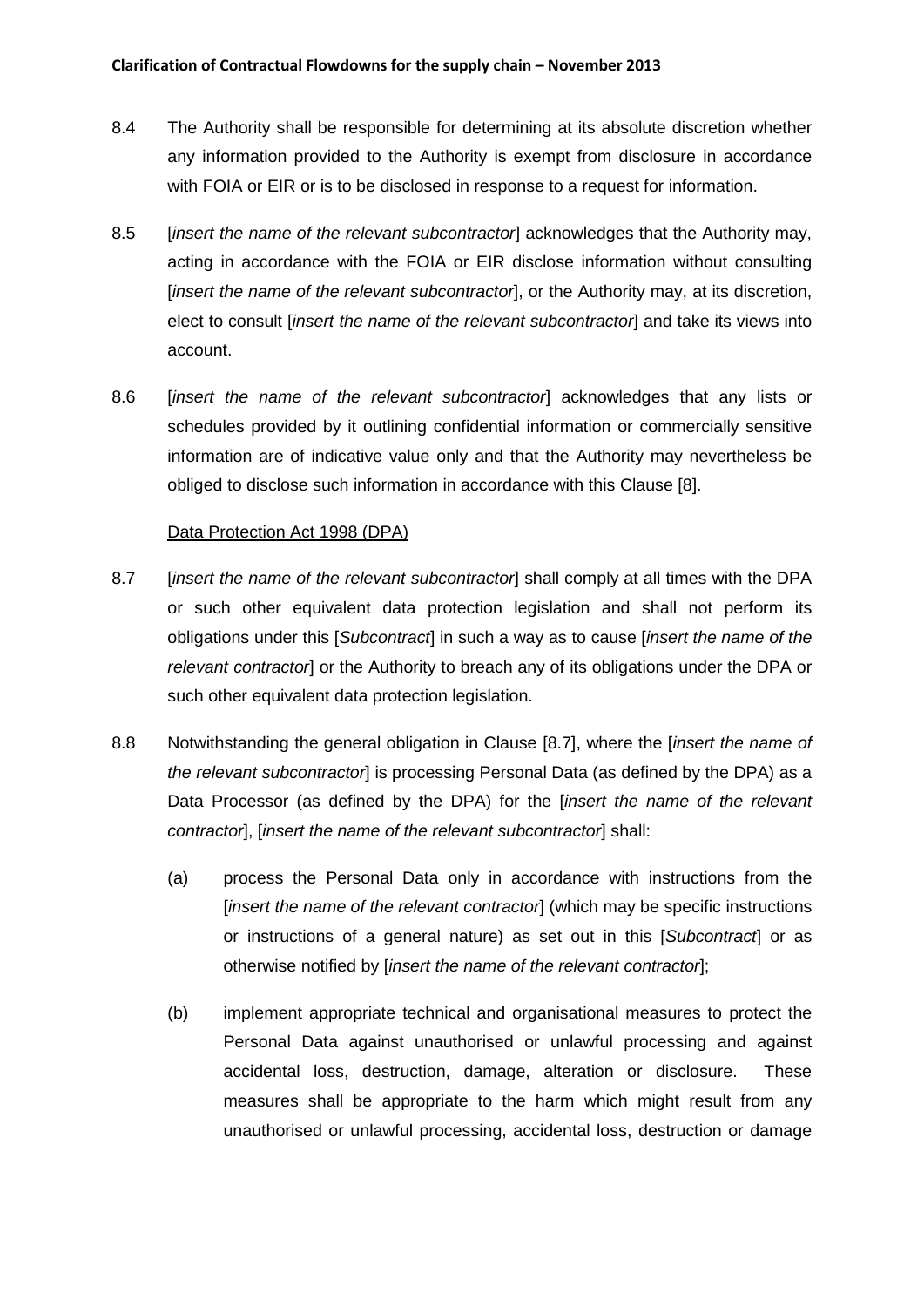to the Personal Data and having regard to the nature of the Personal Data which is to be protected;

(c) ensure that all employees or agents required to access the Personal Data are informed of the confidential nature of the Personal Data and comply with the obligations set out in this Clause [8].

#### **9 Insurance**

- 9.1 *[insert the name of the relevant Contractor*] shall notify [*insert the name of the relevant subcontractor*] of the relevant insurance arrangements put in place by the Authority (the "Authority Insurances"), including any information provided by the Authority from time to time in respect of such Authority Insurances.
- 9.2 [*insert the name of the relevant subcontractor*] shall:
	- (a) not purchase insurance that duplicates the Authority Insurances;
	- (b) consent to being a joint named insured under the Authority Insurances; and
	- (c) comply with (and shall procure that its subcontractors and suppliers to this [*Subcontract*] agree to comply with) any instructions issued by the Authority from time to time in relation to the Authority Insurances, claims handling and other procedures relevant to this [*Subcontract*].
- 9.3 [*insert the name of the relevant subcontractor*] shall arrange appropriate insurance cover to the reflect the nature of the [*Works*][*Services*] to be performed (for example public and product liability, employers' liability, professional indemnity and motor insurance). For the avoidance of doubt, all such [*insert the name of the relevant subcontractor*]'s insurance policies, with the exception of any professional indemnity insurance, shall contain a provision which obliges the insurers to indemnify the [*insert the name of the relevant contractor*], [*insert the name of the relevant SLC*], [*insert the name of the relevant SLCs PBO*] and the Authority in respect of claims made against them arising from the performance of the [*Works*][*Services*] by the [*insert the name of the relevant subcontractor*].